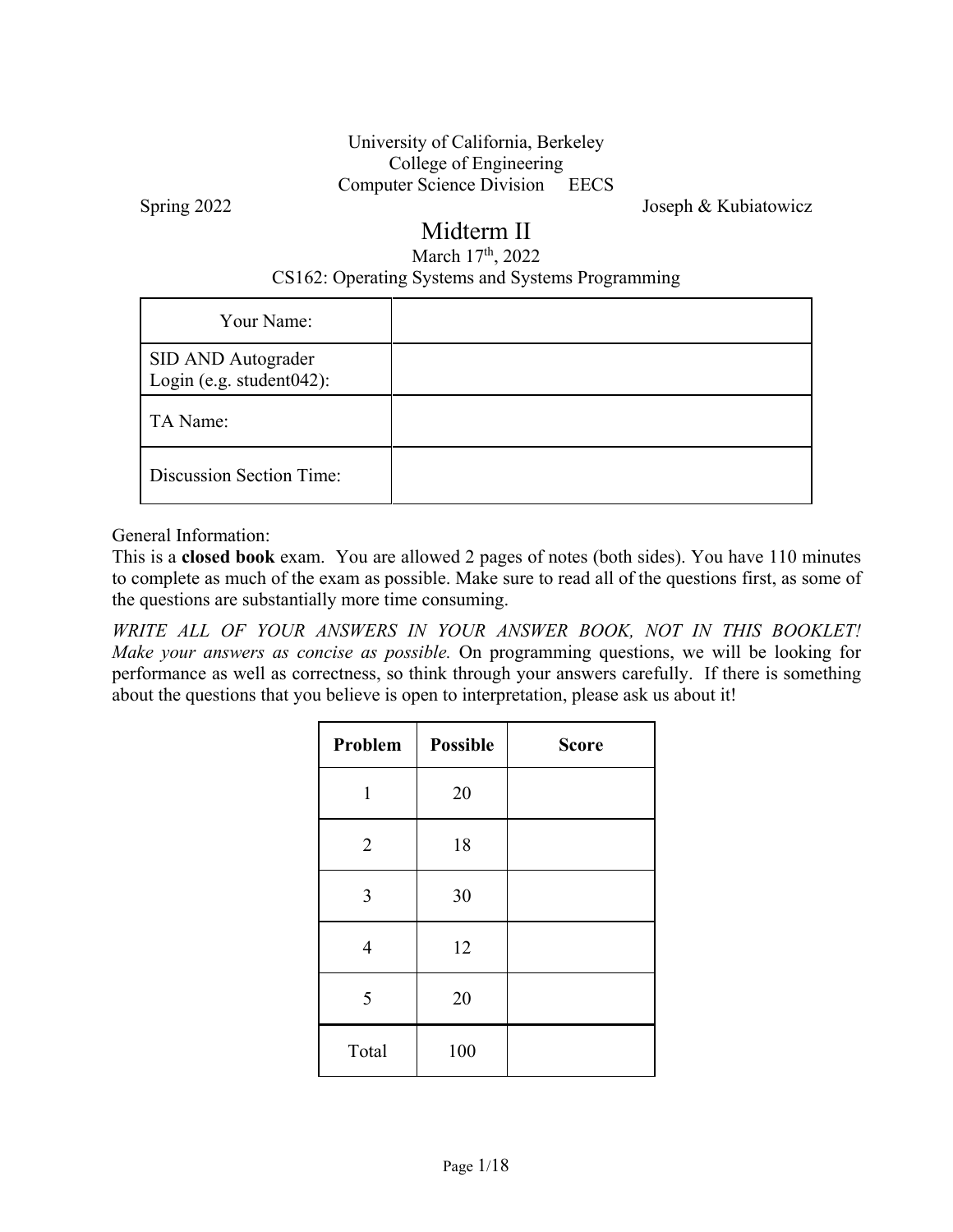[ This page left for  $\pi$  ]

### 3.14159265358979323846264338327950288419716939937510582097494459230781640628620899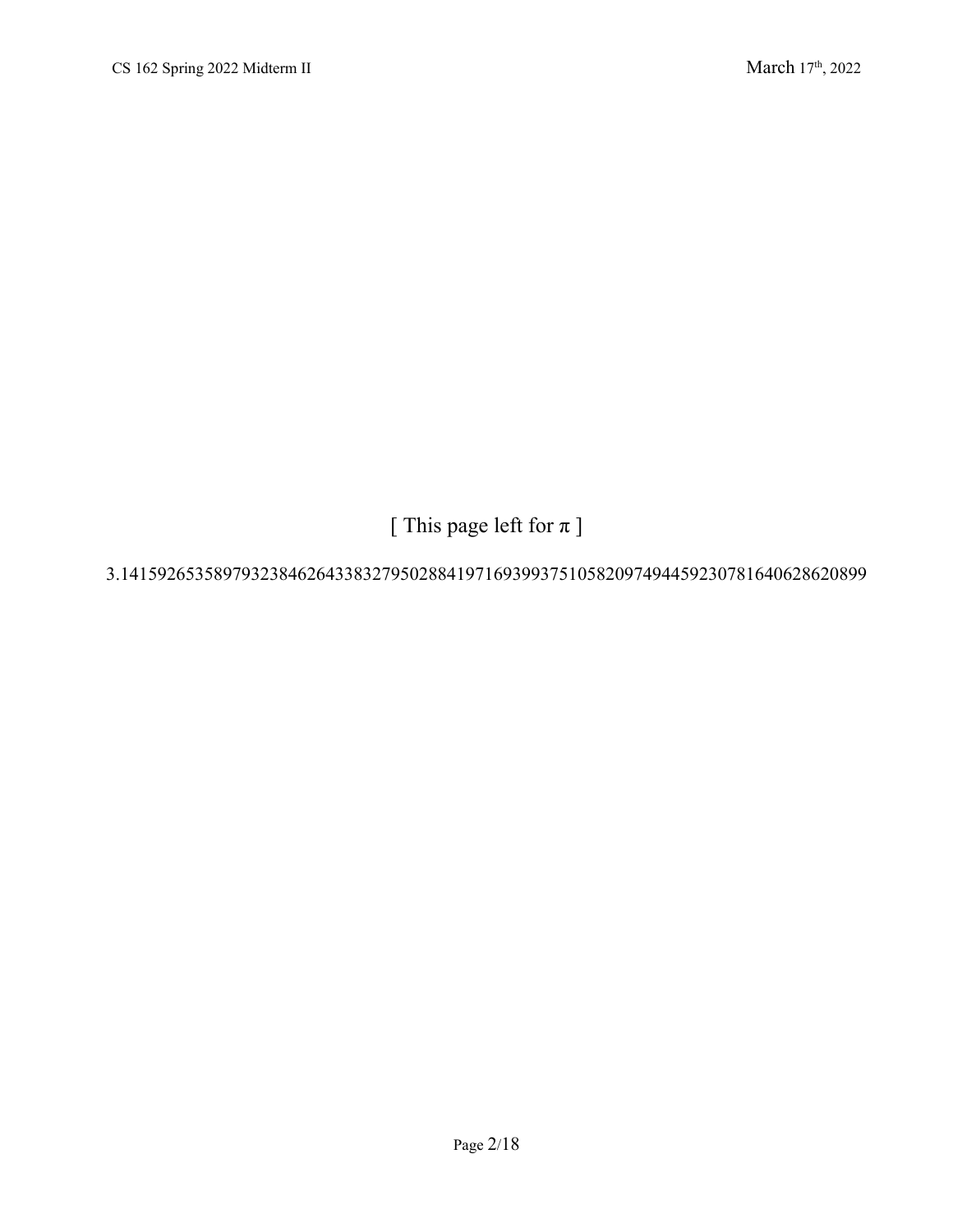## Problem 1: True/False and Why[20 pts]

Please *EXPLAIN* your answer in TWO SENTENCES OR LESS (Answers longer than this may not get credit!). Also, answers without an explanation *GET NO CREDIT.* 

**Problem 1a[2pts]:** Round Robin scheduling always results in a lower average response time than First Come First Serve scheduling.

 $\Box$  True  $\Box$  False Explain:

**Problem 1b[2pts]:** The Banker's algorithm can be used to help avoid deadlocks (caused by resource cycles) from occurring between a set of threads.

 $\Box$  True  $\Box$  False Explain:

**Problem 1c[2pts]:** Lottery scheduling is always more accurate at providing the intended proportional CPU shares than Stride scheduling.

 $\Box$  True  $\Box$  False Explain:

**Problem 1d[2pts]:** Memory management systems that use page-based memory allocation (for the lowest level) never suffer from external fragmentation.

 $\Box$  True  $\Box$  False Explain:

**Problem 1e[2pts]:** A memory fault will always cause the faulting process to be terminated by the operating system.

 $\Box$  True  $\Box$  False Explain: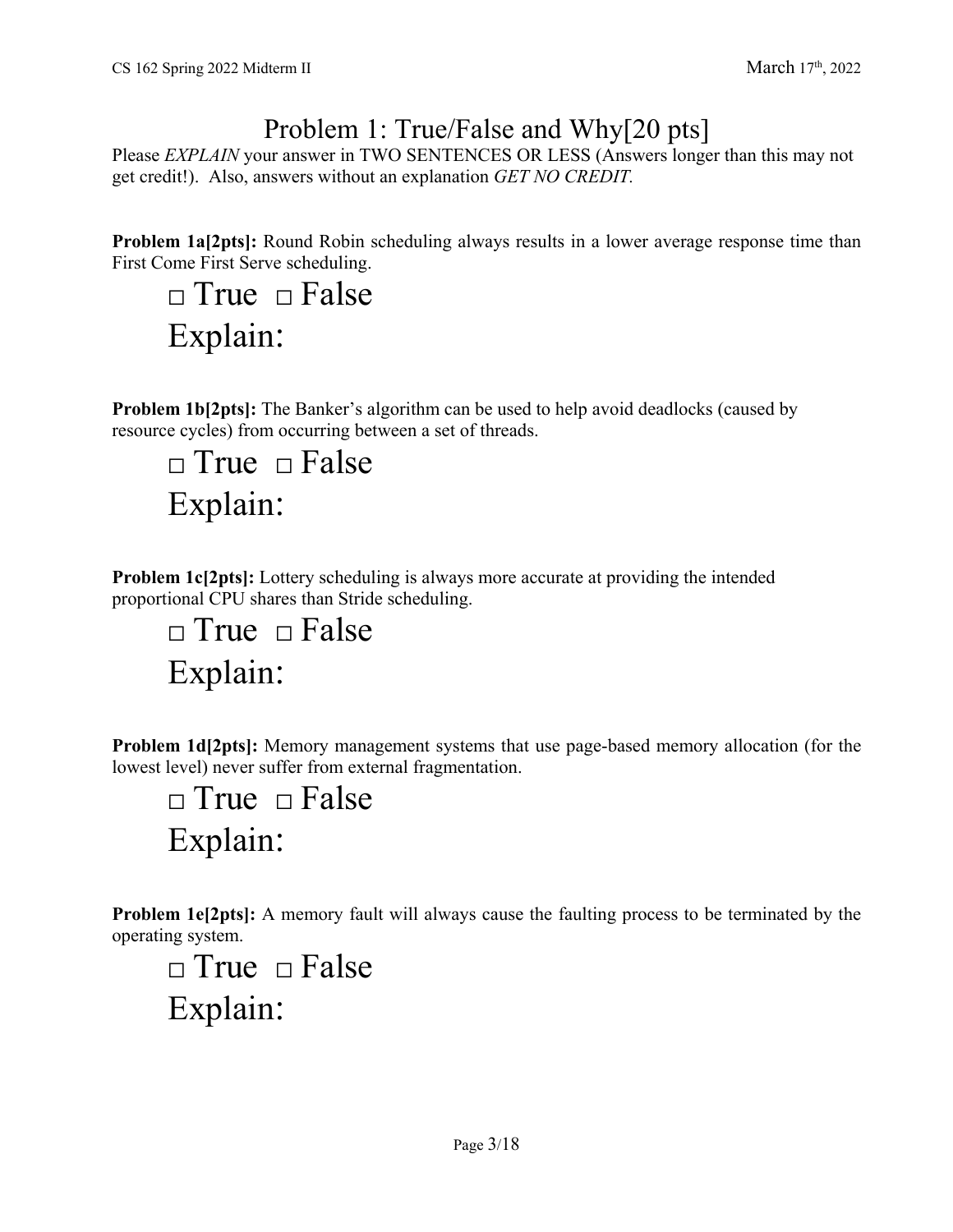**Problem 1f<sup>[2pts]</sup>:** Priority donation temporarily decreases the priority of a thread.

⬜ True ⬜ False Explain:

**Problem 1g[2pts]:** Page faults are handled in hardware by the MMU. □ True □ False Explain:

**Problem 1h[2pts]:** Compulsory cache misses can never be avoided.

 $\Box$  True  $\Box$  False Explain:

**Problem 1i[2pts]:** A good scheduling algorithm can achieve high throughput and low latency for any mix of jobs.

⬜ True ⬜ False Explain:

**Problem 1j[2pts]:** A system that uses priority donation cannot deadlock and guarantees that all threads will eventually complete.

 $\Box$  True  $\Box$  False Explain: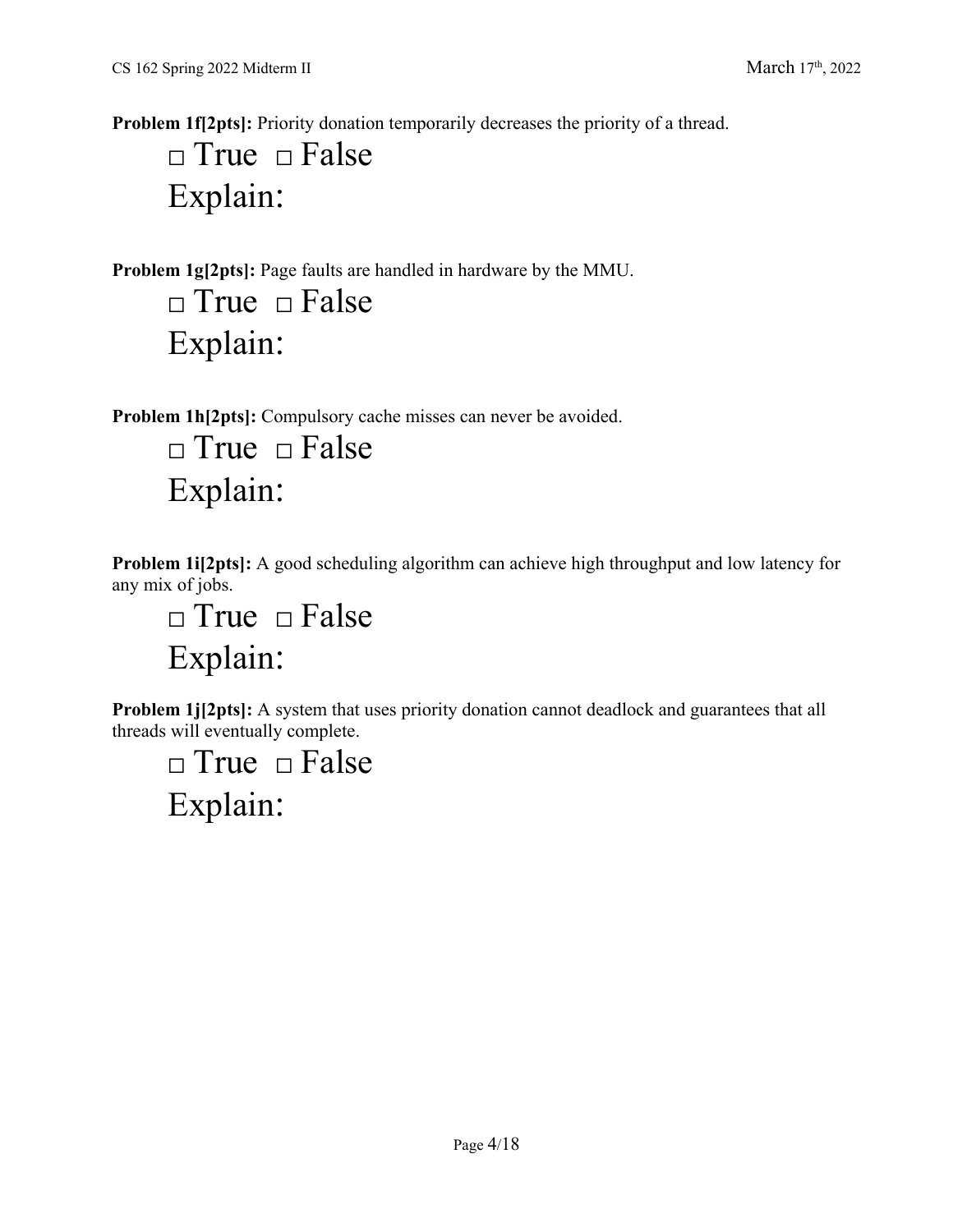## Problem 2: Multiple Choice [18pts]

**Problem 2a[2pts]:** Which of the following are true about priority inversion? (*choose all that apply)*:

- $A: \Box$  Priority inversion could not occur if there were only two possible priorities for threads.
- $B: \Box$  Priority donation is a solution to priority inversion.
- $C: \Box$  Priority inversion could result in starvation of high priority threads.
- $D: \Box$  Priority inversion is only a problem on a multi-core system.
- $E: \Box$  Priority inversion would not happen in a first come first serve scheduler.

**Problem 2b[2pts]:** What are the conditions necessary for deadlock? (*choose all that apply*):

- $A: \Box$  Circular wait condition between threads and resources.
- $B: \Box$  Infinite number of each resource
- $C: \Box$  Resources cannot be taken away from a thread until it releases them
- $D: \Box$  Each resource can be held by only one thread
- $E: \Box$  Threads will hold resources and wait while acquiring new ones

**Problem 2c[2pts]:** Which of the following is true about a multi-level feedback queue (MLFQ)? (*choose all that apply*):

- $A: \square$  Starvation is never a problem for a MLFQ.
- $B: \Box$  Long-running tasks are given higher priority.
- $C: \Box$  A MLFQ is an approximation of shortest remaining time first.
- $D: \Box$  A MLFQ is more fair than round robin.
- $E: \Box$  One way to keep a job's priority high in a MLFQ is to insert a bunch of short sleep operations.

**Problem 2d[2pts]:** Which of the following are true about the Linux Completely Fair Scheduler (CFS) (*choose all that apply*):

- $A: \Box$  CFS attempts to equalize the response time for all jobs.
- $B: \Box$  A higher nice value results in CFS allocating a lower share of CPU time.
- $C: \Box$  Finding a new thread to run in CFS takes  $O(log n)$  time.
- $D: \Box$  The target latency in CFS is the period of time over which every job should get service.
- $E: \Box$  Minimum granularity in CFS is the total number of nice values that are allowed.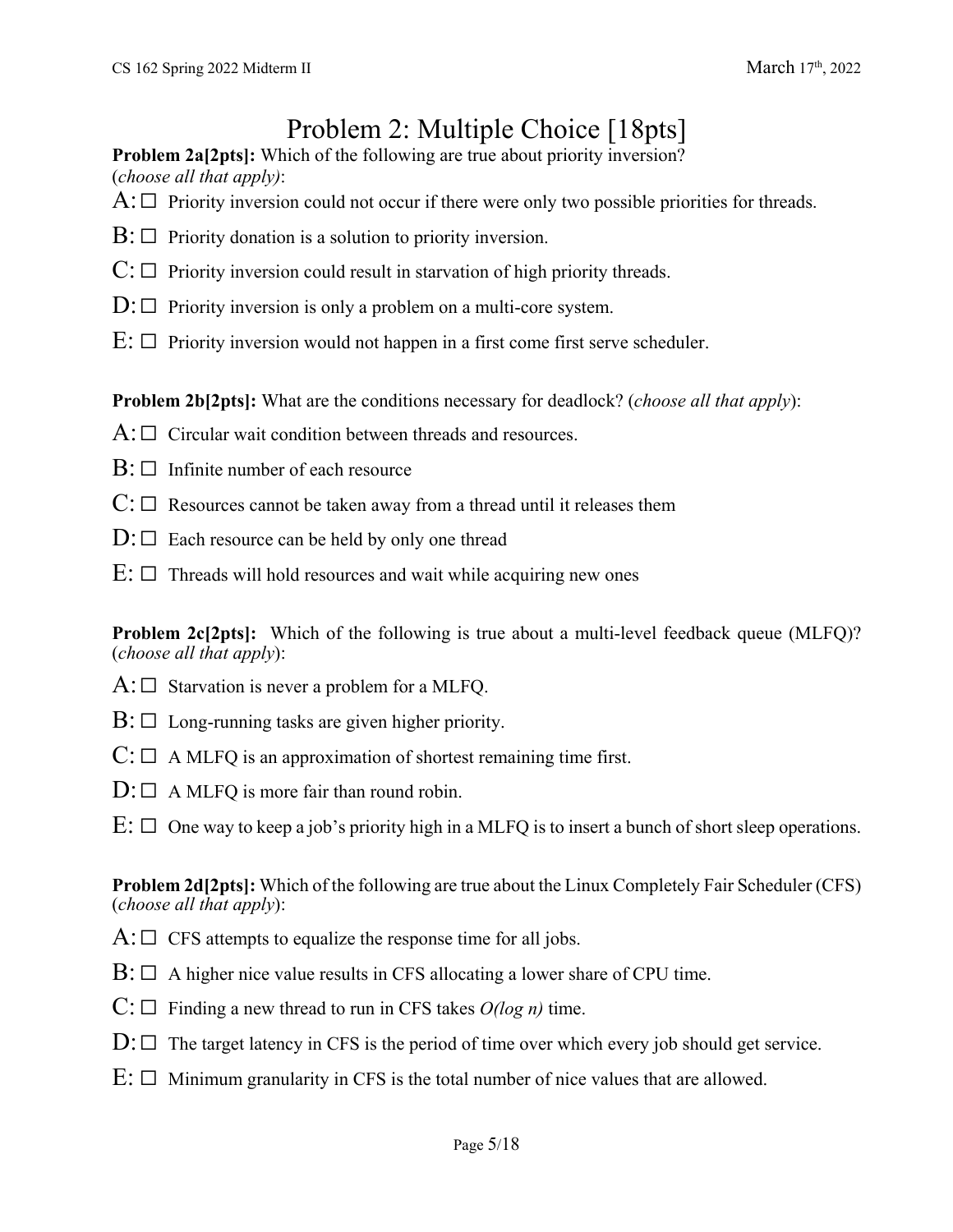**Problem 2e[2pts]:** Which of the following are potential ways to avoid cache misses? (*choose all that apply)*:

- $A: \Box$  Increase cache size.
- $B: \Box$  Increase cache associativity.
- $C: \Box$  Decrease cache associativity.
- $D: \Box$  Prefetching.
- $E: \Box$  Rearrange the layout of data structures.

**Problem 2f[2pts]:** Which of the following are true about deadlocks? *(choose all that apply)*:

- $A: \Box$  Acquiring resources in a predetermined order is one way to avoid deadlock.
- $B: \square$  Starvation is a form of deadlock.
- $C: \Box$  Rolling back threads is one way to address deadlock once it occurs.
- $D: \Box$  Deadlock means that no threads are able to make progress.
- $E: \Box$  Banker's algorithm is one way to recover from deadlock once it occurs.

**Problem 2g[2pts]:** Which of the following statements about memory management are true? (*choose all that apply):* 

- $A: \Box$  In general, MIN is the best page replacement policy that can be implemented.
- $B: \Box$  A cache of 512 bytes always outperforms a cache of 256 bytes.
- $C: \Box$  Adding more physical memory to a system will always reduce the page miss rate.
- $D: \Box$  The Clock algorithm is an approximation of LRU.
- $E: \Box$  A hardware implemented modified bit is optional.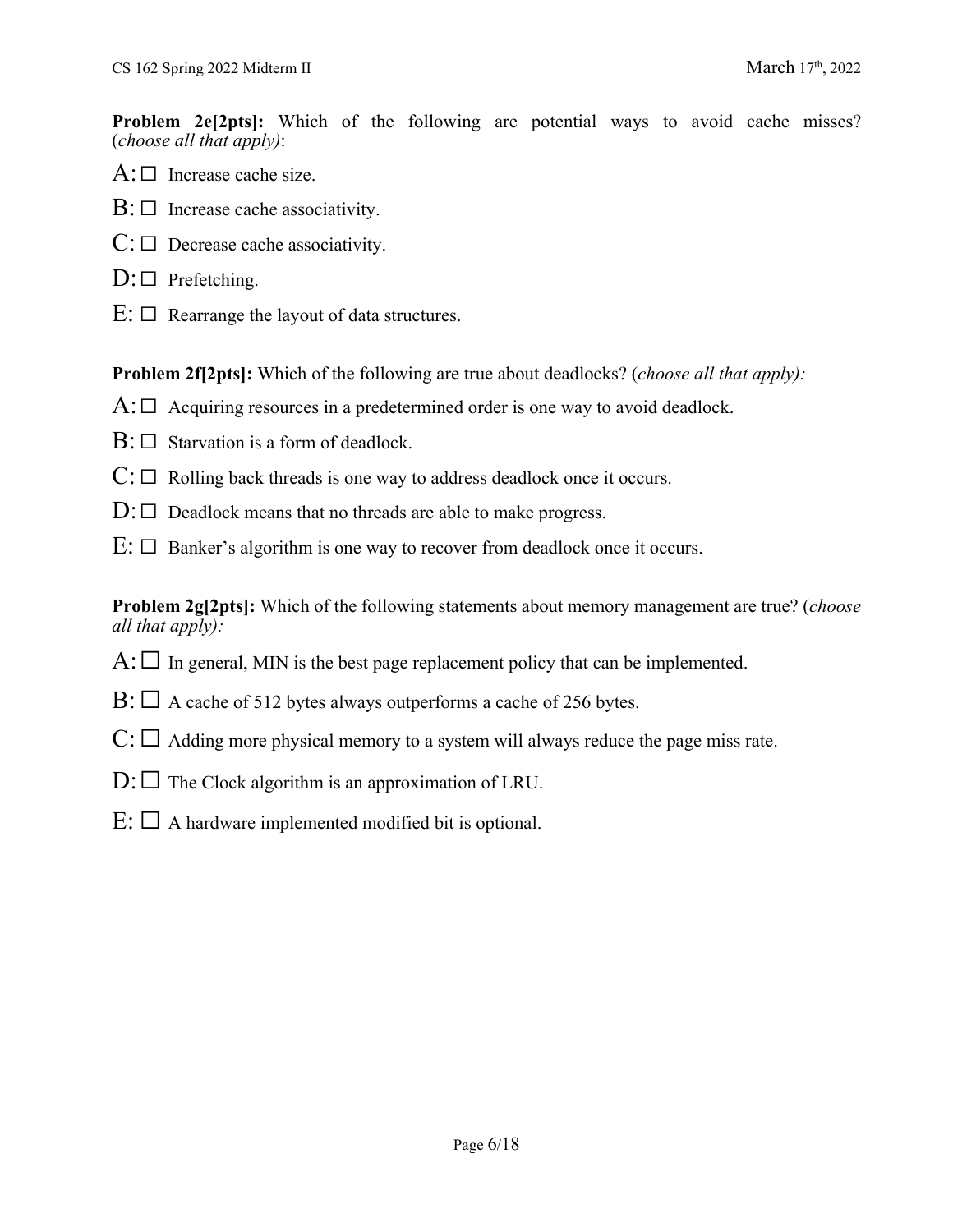| Variable         | Measurement                                                      | Value                                   |
|------------------|------------------------------------------------------------------|-----------------------------------------|
| $P_{TLB}$        | Probability of TLB miss                                          | App Dependent                           |
|                  | $P_F$ Probability of a page fault when a TLB miss occurs on user | App Dependent                           |
|                  | pages (assume page faults do not occur on page tables).          |                                         |
| $P_{L1}$         | Probability of a first-level cache miss for all accesses         | App Dependent                           |
| $P_{L2}$         | Probability of a second-level cache miss for all accesses        | App Dependent                           |
| T <sub>TLB</sub> | Time to access TLB (hit)                                         | 1 ns                                    |
| $T_{L1}$         | Time to access L1 cache (hit)                                    | 5 <sub>ns</sub>                         |
| $T_{L2}$         | Time to access L2 cache (hit)                                    | 20ns                                    |
| $T_M$            | Time to access DRAM                                              | 100ns                                   |
| $T_D$            | Time to transfer a page to/from disk                             | $10 \text{ ms} = 10,000,000 \text{ ns}$ |

**Problem 2h[2pts]:** Consider a computer system with the following parameters:

The TLB *operates in parallel* with the cache lookup (at level 1) when there is a TLB hit.. Further, the TLB is refilled automatically by the hardware on a miss. The 2-level page tables are kept in physical memory and are cached like other accesses. Assume that the costs of the page replacement algorithm and updates to the page table are included in the T<sub>D</sub> measurement. Also assume that no dirty pages are replaced and that pages mapped on a page fault are not cached.

If the *full working set of the application fits into DRAM,* what is the effective access time (the time for an application program to do one memory reference) on this computer?

 $A: \Box T_{L1} + P_{L1} \times (T_{L2} + P_{L2} \times T_M) + P_{TLB} \times (T_{TLB} + 2T_M + P_F \times T_D)$  $B: \Box T_{I.1} + P_{I.1} \times (T_{I.2} + P_{I.2} \times T_M) + P_{TLB} \times T_{TLB}$  $C: \Box T_{TLR} + (1 - P_{TLR} \times P_F) \times [T_{L1} + P_{L1} \times (T_{L2} + P_{L2} \times T_M)] +$  $P_{TLB} \times \{2[T_{L1} + P_{L1} \times (T_{L2} + P_{L2} \times T_M)] + P_F \times (T_{L1} + T_{L2} + T_M + T_D)\}$  $D: \Box T_{L1} + P_{L1} \times (T_{L2} + P_{L2} \times T_M) + P_{TLB} \times \{T_{TLB} + 2[T_{L1} + P_{L1} \times (T_{L2} + P_{L2} \times T_M)]\}$  $E: \Box T_{TLR} + T_{L1} + T_{L2} + T_M + T_D$ 

**Problem 2i**[2pts]: Earliest Deadline First (EDF) scheduling has an important advantage over other scheduling schemes discussed in class because (*choose all that apply)*:

- $A: \Box$  It can hand out more total processor cycles to an asynchronously arriving mix of real-time and non-realtime tasks than other scheduling schemes.
- $B: \square$  It can allocate up to 100% of processor cycles to real-time periodic tasks while still providing a guarantee of meeting real-time deadlines.
- $C: \Box$  It can operate non-preemptively and is thus simpler than many other scheduling schemes.
- $D: \Box$  It can provide the lowest average responsiveness to a set of tasks under all circumstances even in the presence of long-running computations.
- $E: \Box$  None of the above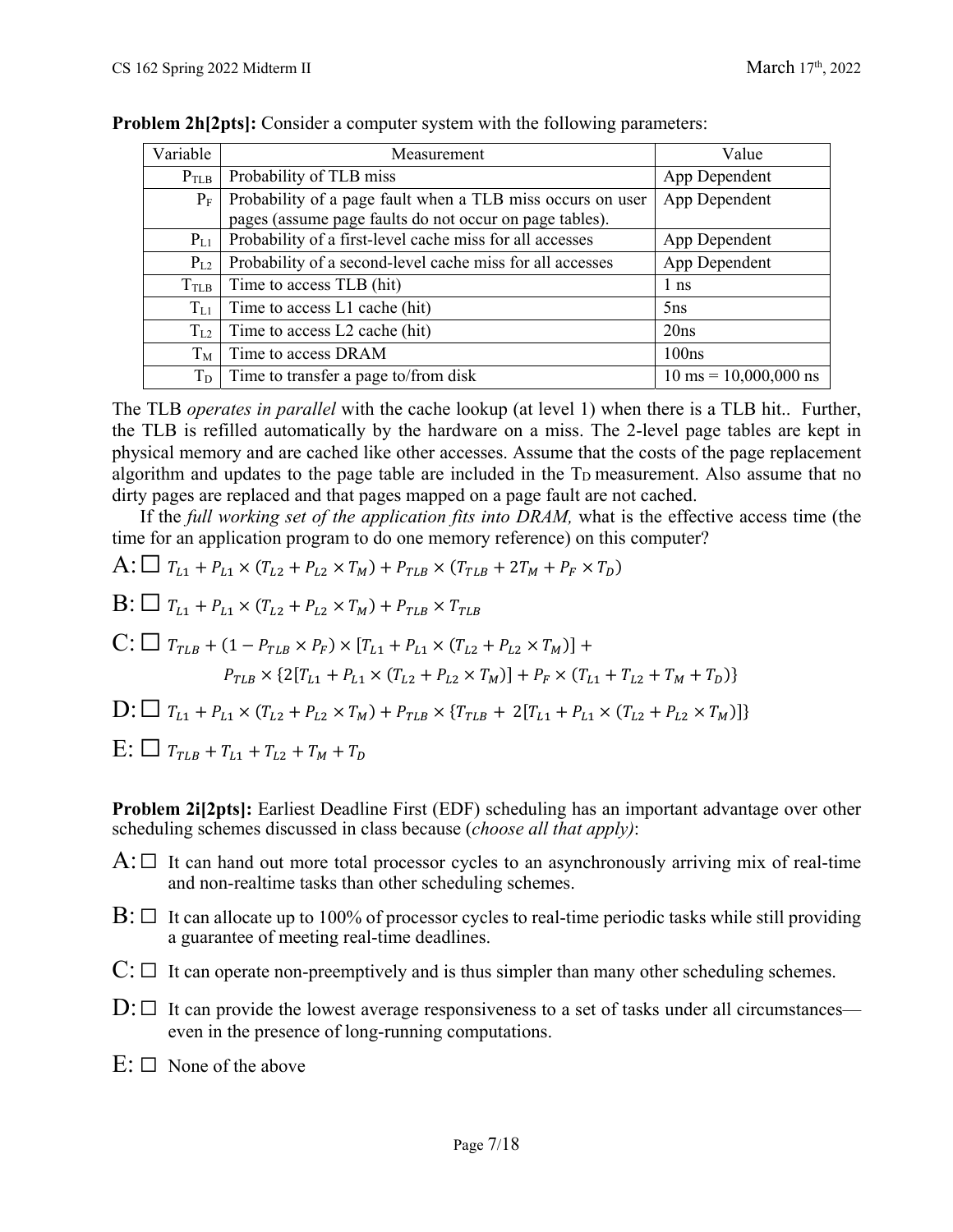## Problem 3: Short Answer [30pts]

Please write your answer in THREE SENTENCES OR LESS (Answers longer than this may not get credit!).

**Problem 3a[4pts]:** Suppose there are *n* jobs  $J_1, J_2, \ldots, J_n$  ready to run, with no other jobs in the system. Assume job  $J_i$  will take  $T_i$  time to finish. Furthermore, suppose  $T_1 < T_2 < ... < T_n$ . What order should the jobs be run to minimize average completion time? Provide a brief mathematical proof (*Hint: start by writing down an expression for average completion time).*

**Problem 3b[3pts]:** In a typical cache, the tag-bits are pulled from the top (most significant bits) of the address, while index and offset bits are pulled from less significant bits. Why wouldn't it make sense to take the cache index from the most significant bits? Explain.

**Problem 3c[3pts]:** You just brought an expensive gaming PC with a 64-bit virtual address space, 32 GiBs of RAM, an NVidia 3090ti GPU, and 16 TiB M.2 SSD. You decided to write a custom 64 bit OS for it. To reduce memory translation latency, you decided to implement a single-level page table based scheme, but will use a standard memory layout (stack grows down from top of address space, heap grows up). Assume each page is 4KiB. Will this approach work or not? Explain.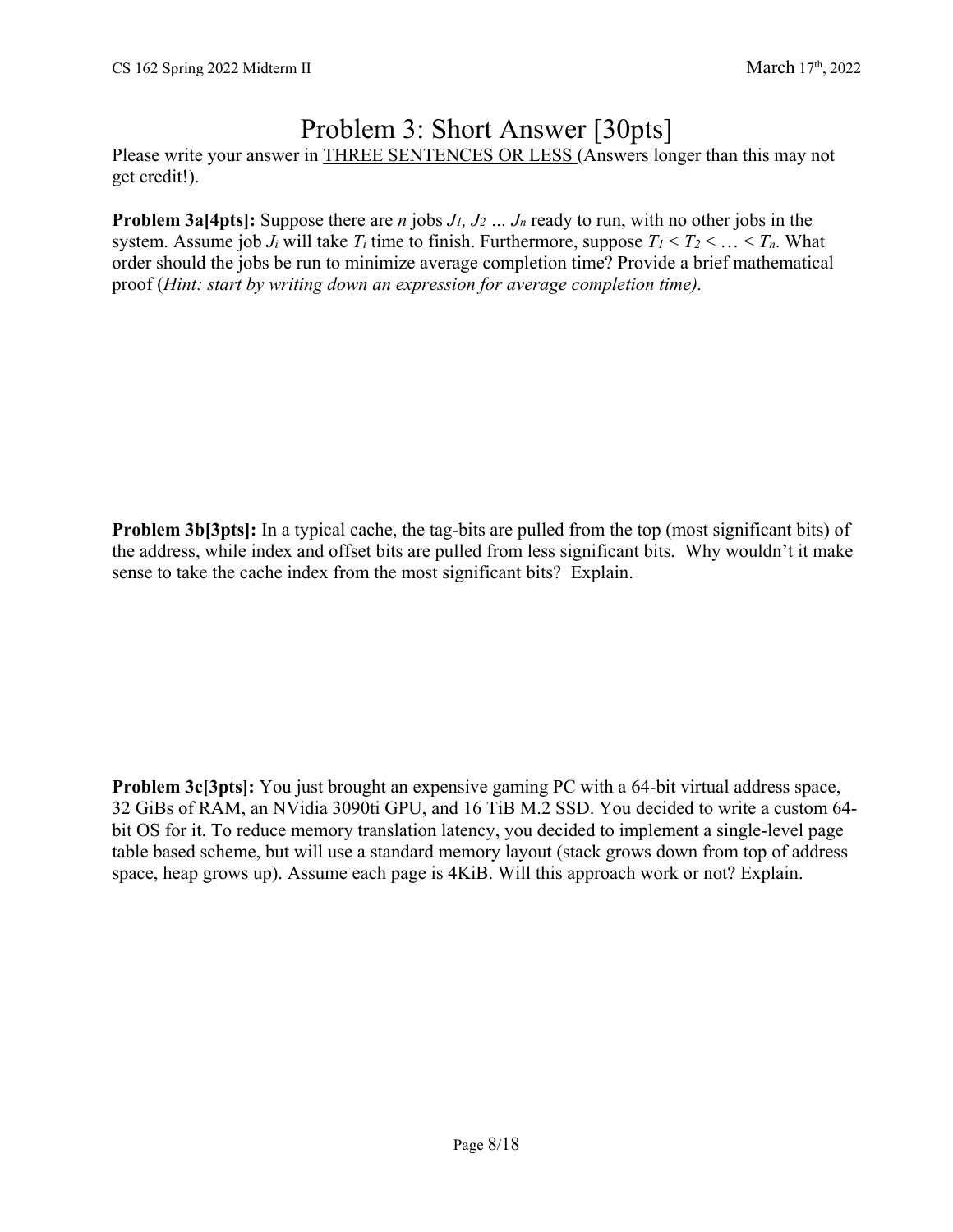**Problem 3d[3pts]:** Before implementing a virtual memory system, you measure that accessing a word that is resident in physical memory takes about 10ns (with the hardware cache and TLB taken into account). You measure the time it takes the OS to service an access to an on-disk page (including page fault overhead, fetching the page from disk, and re-executing the instruction) to be about 10ms. What is the highest page fault rate we can tolerate to prevent the average memory access time from exceeding 20 ns? Explain how you calculated your answer.

**Problem 3e[2pts]:** In PINTOS, how do you calculate effective priority?

**Problem 3f[2pts]:** For the PINTOS alarm clock, in **timer\_sleep()** how is synchronization enforced on the list of waiting threads?

**Problem 3g[8pts]:** For the following problem, assume a hypothetical machine with 4 pages of physical memory and 7 pages of virtual memory. Given the access pattern:

A B C D E A A E C F F G A C G D C F

Indicate in the following table which pages are mapped to which physical pages for each of the following policies. Assume that a blank box matches the element to the left. We have given the FIFO policy as an example. You may break ties in any order you wish.

| $Access\rightarrow$ |                    | A | $\mathbf B$ | $\mathbf C$  | D | E | $\mathbf{A}$ | $\mathbf{A}$ | ${\bf E}$ | $\mathbf C$ | $\boldsymbol{\mathrm{F}}$ | $\boldsymbol{\mathrm{F}}$ | G | $\mathbf{A}$ | $\mathbf C$ | $\mathbf G$ | D | $\mathbf C$ | $\boldsymbol{\mathrm{F}}$ |
|---------------------|--------------------|---|-------------|--------------|---|---|--------------|--------------|-----------|-------------|---------------------------|---------------------------|---|--------------|-------------|-------------|---|-------------|---------------------------|
|                     | Ŧ.                 | A |             |              |   | E |              |              |           |             |                           |                           |   |              | $\mathbf C$ |             |   |             |                           |
| <b>FIFO</b>         | $\mathcal{D}$<br>∠ |   | B           |              |   |   | $\mathbf{A}$ |              |           |             |                           |                           |   |              |             |             | D |             |                           |
|                     | 3                  |   |             | $\mathsf{C}$ |   |   |              |              |           |             | ${\bf F}$                 |                           |   |              |             |             |   |             |                           |
|                     | 4                  |   |             |              | D |   |              |              |           |             |                           |                           | G |              |             |             |   |             |                           |
|                     |                    |   |             |              |   |   |              |              |           |             |                           |                           |   |              |             |             |   |             |                           |
| $\sum_{\mathbf{N}}$ | $\mathcal{L}$<br>∠ |   |             |              |   |   |              |              |           |             |                           |                           |   |              |             |             |   |             |                           |
|                     | 3                  |   |             |              |   |   |              |              |           |             |                           |                           |   |              |             |             |   |             |                           |
|                     | $\overline{4}$     |   |             |              |   |   |              |              |           |             |                           |                           |   |              |             |             |   |             |                           |
|                     |                    |   |             |              |   |   |              |              |           |             |                           |                           |   |              |             |             |   |             |                           |
| LRU                 | $\overline{2}$     |   |             |              |   |   |              |              |           |             |                           |                           |   |              |             |             |   |             |                           |
|                     | 3                  |   |             |              |   |   |              |              |           |             |                           |                           |   |              |             |             |   |             |                           |
|                     | $\overline{4}$     |   |             |              |   |   |              |              |           |             |                           |                           |   |              |             |             |   |             |                           |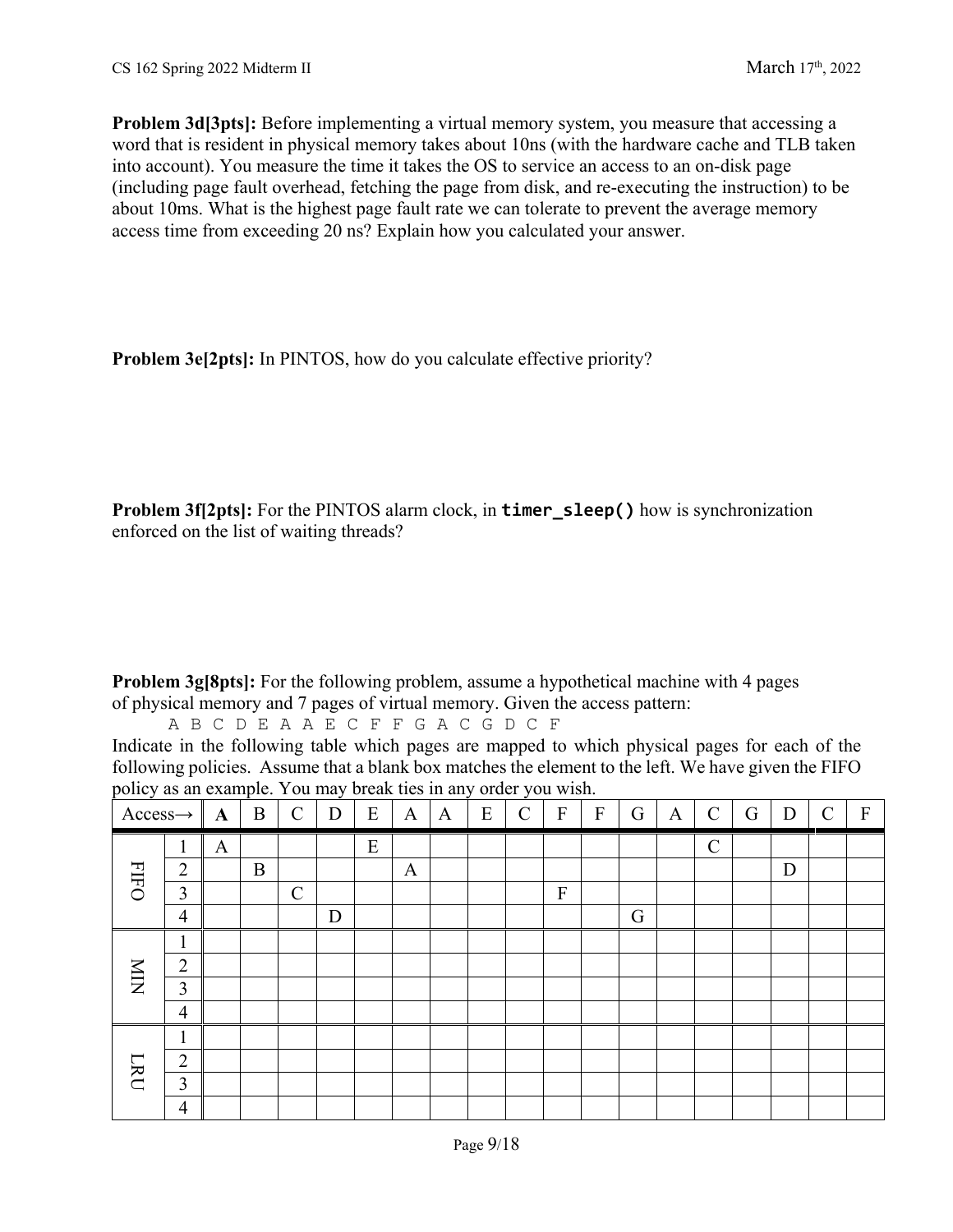| Process ID | Arrival Time | <b>CPU</b> Running Time |
|------------|--------------|-------------------------|
| Process A  |              |                         |
| Process B  |              |                         |
| Process C  |              |                         |
| Process D  |              |                         |

**Problem 3h[5pts]:** Here is a table of processes and their associated arrival and running times:

Show the scheduling order for these processes under 3 policies: First Come First Serve (FCFS), Shortest-Remaining-Time-First (SRTF), Round-Robin (RR) with timeslice quantum = 1. *Assume that context switch overhead is 0, that new processes are available for scheduling as soon as they arrive, and that new processes are added to the head of the queue except for FCFS, where they are added to the tail:*

| <b>Time Slot</b> | <b>FCFS</b> | <b>SRTF</b> | $\mathbf{R}\mathbf{R}$ |
|------------------|-------------|-------------|------------------------|
| $\boldsymbol{0}$ |             |             |                        |
| $\mathbf{1}$     |             |             |                        |
| $\overline{2}$   |             |             |                        |
| $\overline{3}$   |             |             |                        |
| $\overline{4}$   |             |             |                        |
| 5                |             |             |                        |
| $\sqrt{6}$       |             |             |                        |
| $\overline{7}$   |             |             |                        |
| $\,8\,$          |             |             |                        |
| 9                |             |             |                        |
| $10\,$           |             |             |                        |
| $11\,$           |             |             |                        |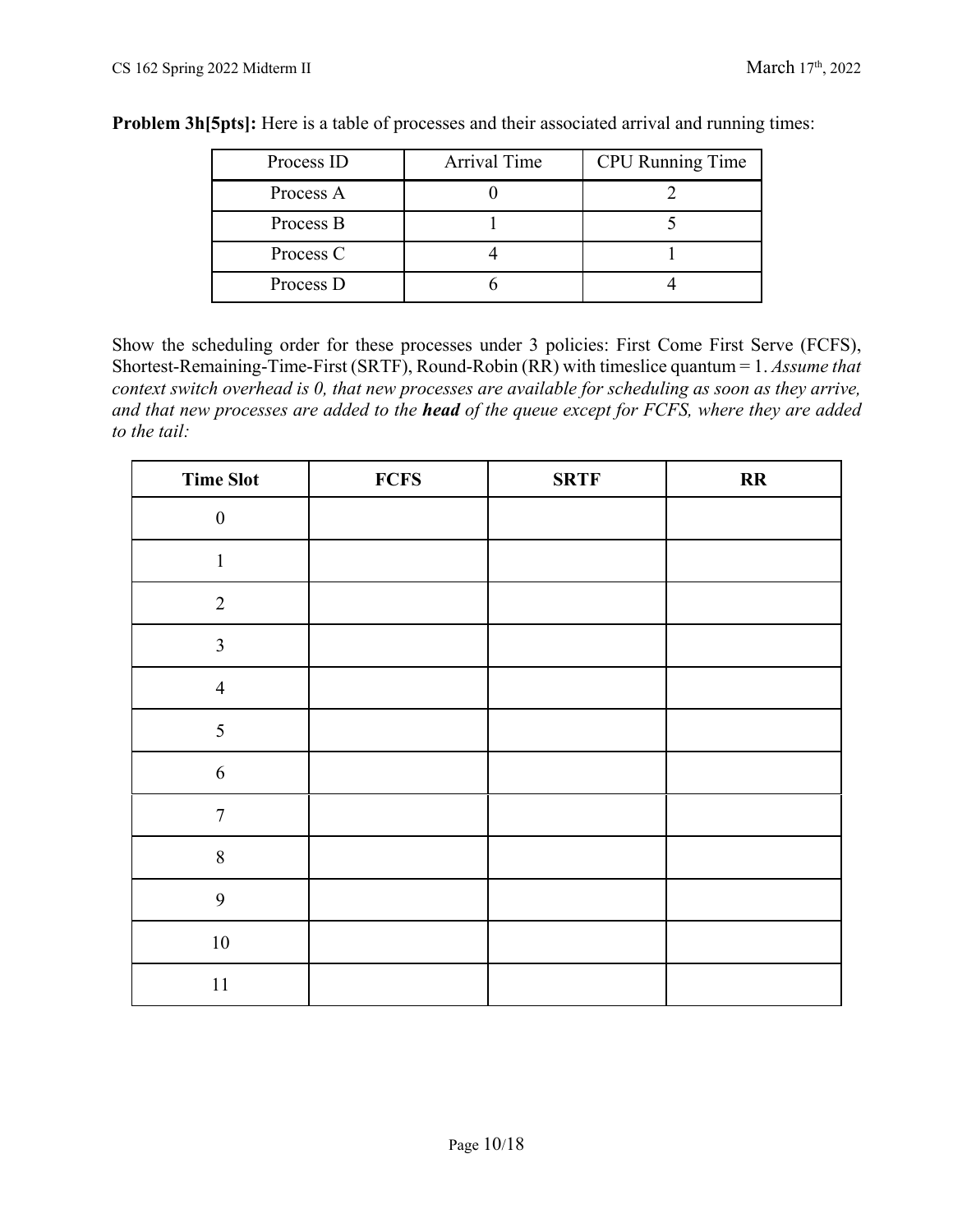**bool list\_empty (struct list \*);**

## Problem 4: Pintos Scheduling [12pts]

Marcus, inspired from reading through the Linux scheduler, decides to add in a simplified version of scheduling classes into Pintos. He decided that each thread will have a priority ranging from 0-139. Furthermore, the scheduler will be divided into two scheduling classes: Threads with priorities 0-99 will be scheduled FIFO within a priority, whereas threads with priorities 100-139 will utilize lottery scheduling.

Marcus decides that threads scheduled with FIFO will only be run after there are no more threads to be run in the lottery class. Assume threads with a larger priority number indicates a higher priority. Below are struct and function definitions within the kernel which may be helpful for this problem:

```
struct thread {
    ...
    int priority;
    struct list_elem elem;
    ...
}
static struct list ready_list_lottery;
static struct list ready_list_fifo[100];
// Calculate (and return) the number of tickets a thread with base priority
// 'priority' should receive. Don't worry about how this is implemented
int tickets_from_priority(int priority);
/* List operations */
#define list_entry(LIST_ELEM, STRUCT, MEMBER)
void list_push_back (struct list *, struct list_elem *);
struct list_elem *list_pop_front (struct list *);
struct list_elem *list_remove (struct list_elem *);
```
**Problems 4A-4L[1pt each]:** Complete the implementation for the scheduler. Only one piece of code should be written per blank (i.e. no multiple statements with semicolons and no blank lines). Use proper C syntax with the given APIs. Pseudocode or comments will not receive any credit. You may only use methods and data structures given in this question as well as built-in ones. Finally, assume that calls to any given method will succeed and that **ready\_list\_lottery** and every sub-list of ready list fifo[] are initialized:

```
// Place a thread on the ready structure appropriate for the
       // current active scheduling policy.   
       void thread_enqueue(struct thread *t) {
Line 4A:    if (______________________________________________________________) {
        // Handle FIFO scheduling with priority
Line 4B:       _________________________________________________________________;
               } else {
Line 4C:       _________________________________________________________________;
     }
       }
```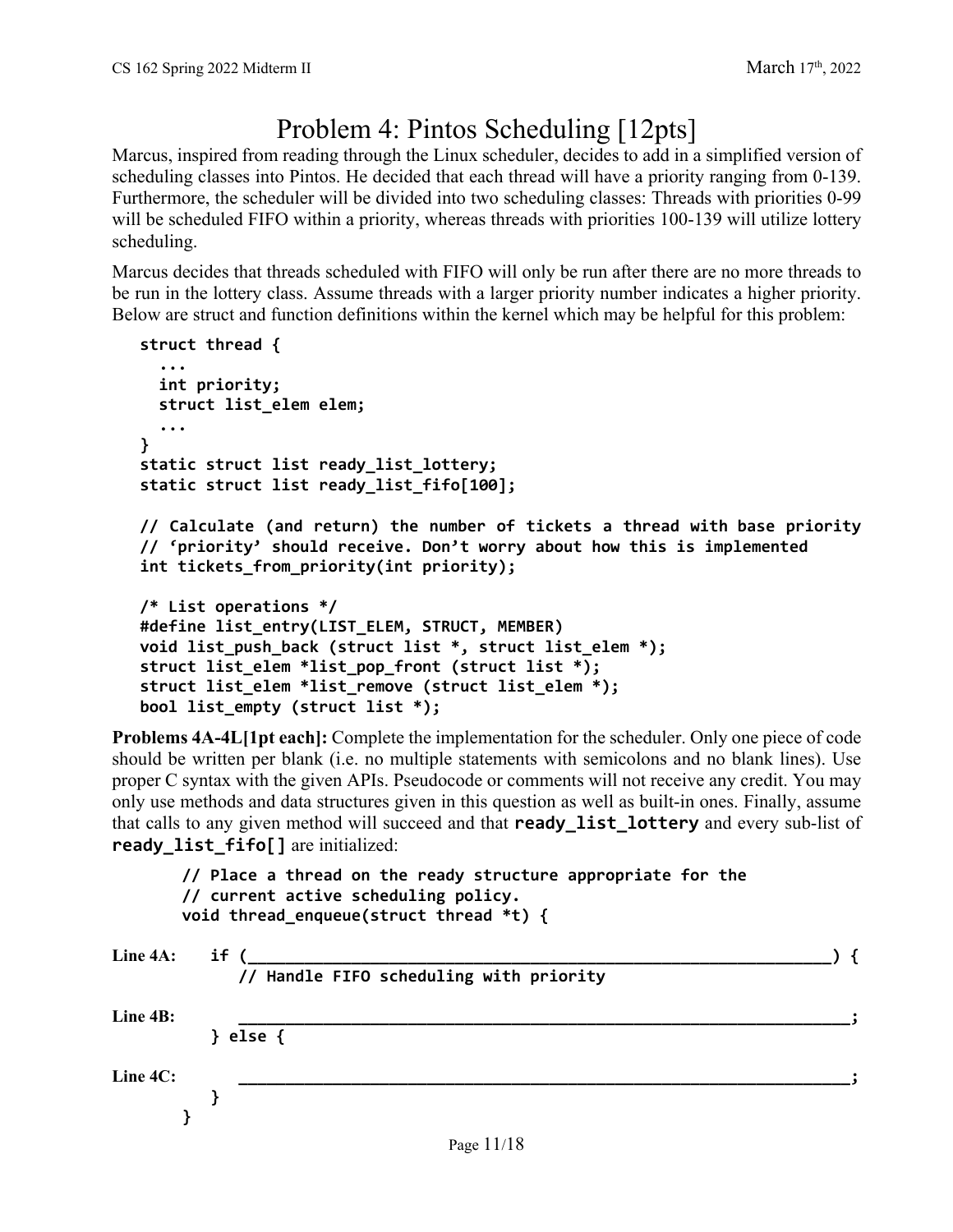```
// This is the primary scheduling function.
        // Choose (and return) the next thread to execute.
        // Make sure to remove thread from list; will be added back after run
        static struct thread* thread_schedule (void) {
Line 4D:    if (______________________________________________________________) {
                       int total_tickets = 0;
                       // compute total_tickets in use
                       for (struct list_elem* e = list_begin(&ready_list_lottery);
                                  e != list_end(&ready_list_lottery);
                                  e = list_next(e)) {
                              struct thread *t = list_entry(e, struct thread, elem);
Line 4E:          _____________________________________________________________;
        }
                       // Random number between 0 and total_tickets ‐ 1, inclusive
                       int chosen_ticket = random_ulong() % total_tickets;
                       // Find winning thread (from list of threads)
                       for (struct list_elem* e = list_begin(&ready_list_lottery);
                                  e != list_end(&ready_list_lottery);
                                  e = list_next(e)) {
                              struct thread *t = list_entry(e, struct thread, elem);
Line 4F:          _____________________________________________________________;
Line 4G:          if (________________________________________________________) {
Line 4H:             __________________________________________________________;
Line 4I: Line 41: <b>Line 41: Line 41: Line 41: <b>Line 41: <i>Line 41: <i>Line 41: <b>Blue 41: Blue 41: Blue 41: Blue 41: Blue 41: Blue 41: Blue 41: Blue 41: Blue 41: <b>Blue 
           }
        }
                 } else {
                       for (int p = 99; p >= 0; p‐‐) {
Line 4J:          if (________________________________________________________) {
Line 4K:             struct list_elem *e = ______________________________________;
Line 4L:             ___________________________________________________________;
           }
        }
                       return idle_thread;
     }
        }
```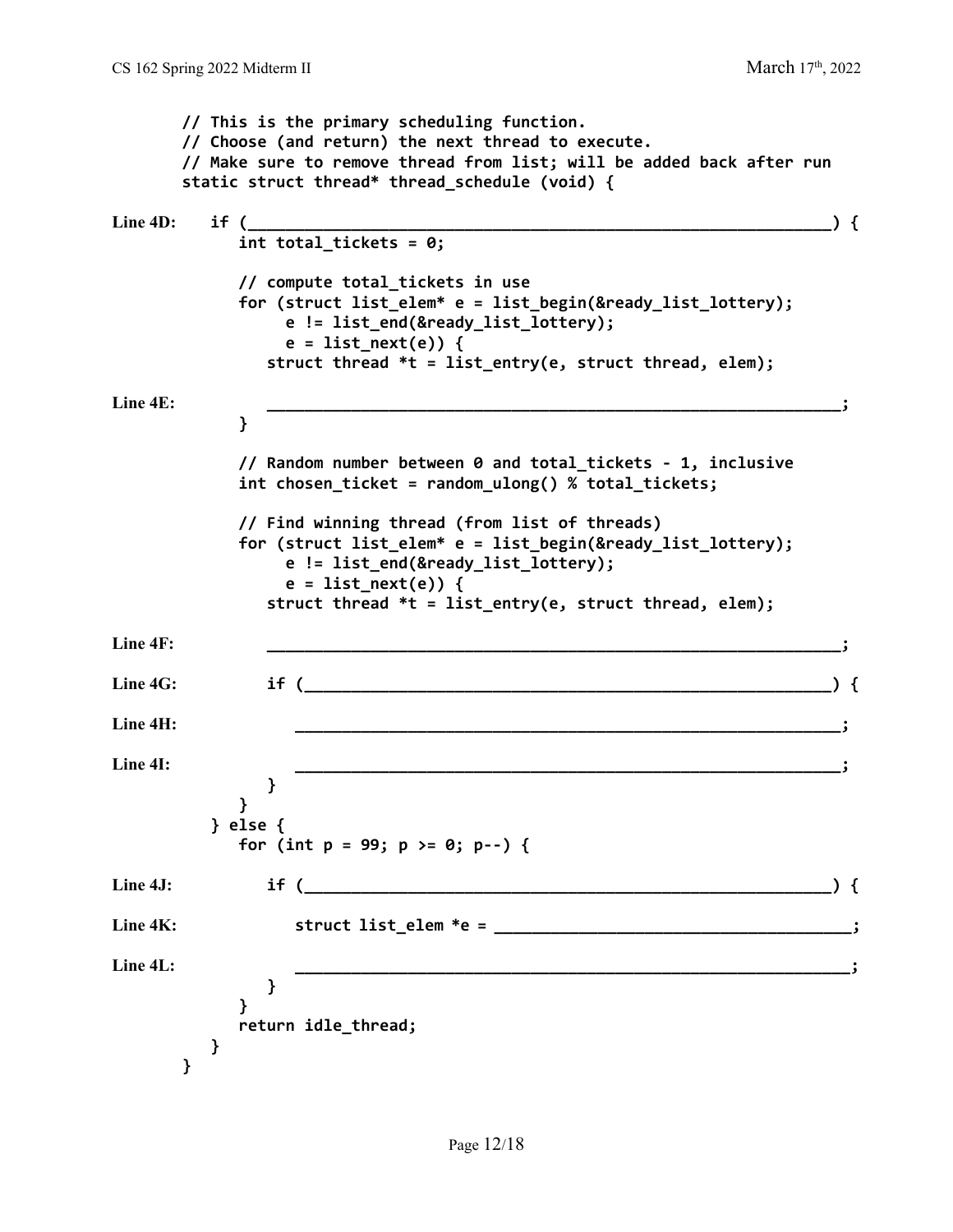## Problem 5: Virtual Memory [20 pts]

Using his newly acquired knowledge after taking 162, Yuwen is fiddling with the memory scheme in x86-64, which is a 64-bit processor. Currently, he is working on a new memory scheme with 48-bit virtual address spaces and 32-bit physical address spaces. The 48-bit virtual addresses occupy the lower 48 bits of the 64-bit address (i.e. the top 16 bits are zero). Yuwen has set up three-level page tables with equal size at each level and page table entry (PTE) size of 4 bytes. Each page is 4 KiB. Each page table starts at a page boundary.

Recall that the x86 PTE looks like the following:



**Problem 5a[3pts]:** What is the minimum number of pages needed to contain a complete, multi-level page table mapping *one* data page? *Express your answer as a single decimal integer AND explain your reasoning.* 

**Problem 5b[3pts]:** To reduce the size of each page table, Yuwen is looking to reduce the PTE size by half. He is willing to restrict the page tables to reside in lower physical memory and restrict the access control bits to just "Present" and "Writeable". Will his memory scheme still be able to work properly? *Express your answer as either "yes" or "no" AND explain your reasoning.*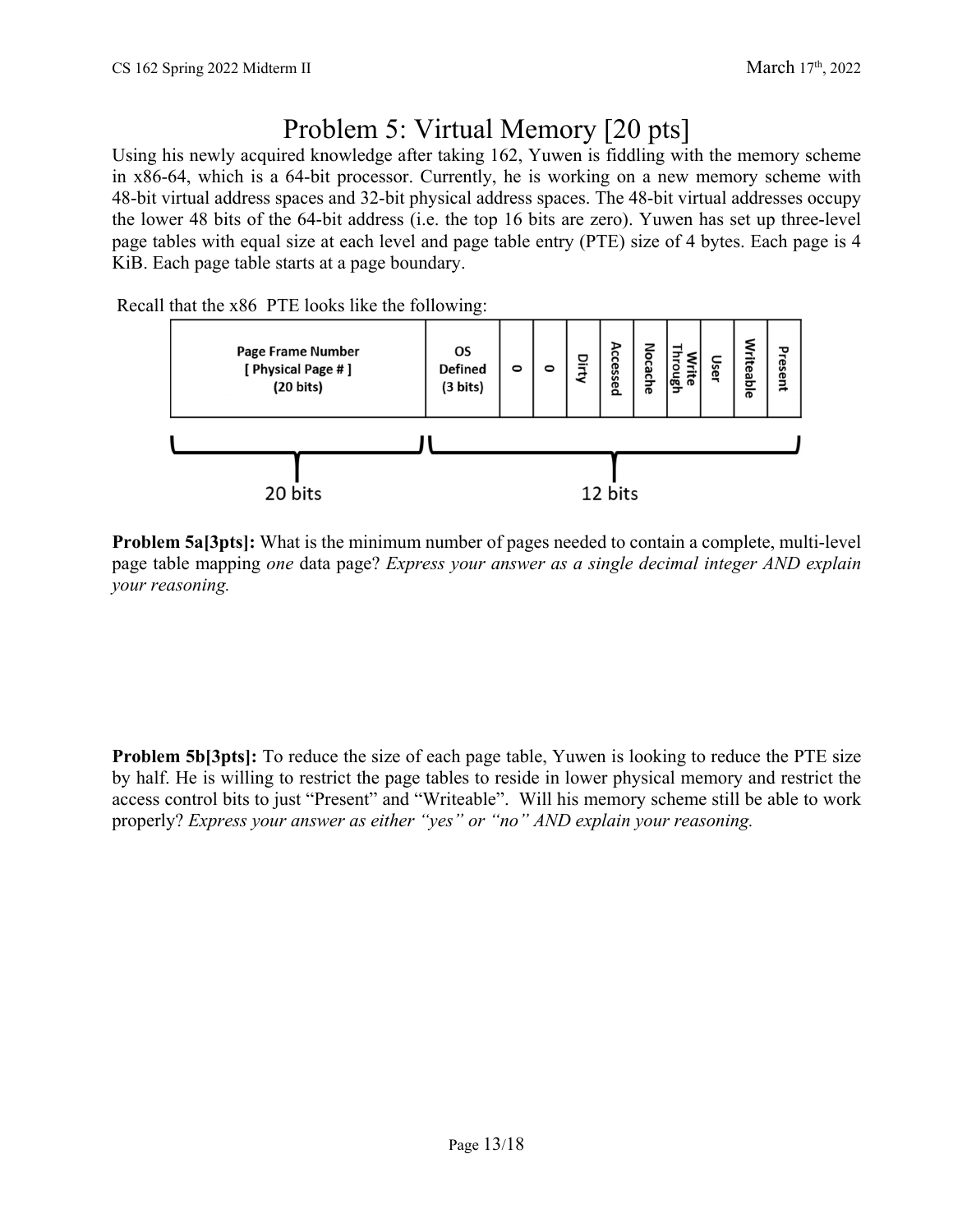### **movl (%rbx), %rax**.

Some of the register contents are as follows:

| CR <sub>3</sub> |  | 0x 0000 0000 1000 0000 |  |
|-----------------|--|------------------------|--|
| <b>RIP</b>      |  | 0x 0000 1B42 4370 A304 |  |
| <b>RAX</b>      |  | 0x A107 C9F2 FDDD A2C0 |  |
| <b>RBX</b>      |  | 0x 0000 B8F0 0C45 7234 |  |

*You may assume that the system is running in kernel mode. The contents of physical memory and RAX* and *RBX* will not change during the execution of the current instruction. Further, CR3 is the *page-table base register.* 

Using the memory contents displayed on the next page, fill out the following table of physical memory accesses performed by the MMU for the above instruction (assume no TLB). *Hint: the first four rows correspond to fetching the instruction, while the last four correspond to memory access from the instruction.* We have given you the first two accesses:

| Access #                | <b>Address</b> | Value        |
|-------------------------|----------------|--------------|
| $\mathbf{1}$            | 0x 1000 06D0   | 0x 1304 B00F |
| $\boldsymbol{2}$        | [A]:           | $[B]$ :      |
| $\mathbf{3}$            | $[C]$ :        | $[D]$        |
| $\overline{\mathbf{4}}$ | $[E]$ :        | $[F]$ :      |
| $\overline{\mathbf{5}}$ | [G]:           | $[H]$ :      |
| 6                       | $[1]:$         | $[\ ]] :$    |
| $\boldsymbol{7}$        | $[K]$ :        | $[L]$        |
| $\bf{8}$                | $[M]$ :        | $[N]$ :      |

The address column should contain the physical address **in 8 digits of hex, with 0 padding if necessary**, and prefixed with "0x". No credit will be given for nonconforming answer formats. The value column should be formatted similarly and contain the value read in from that memory address for reads and value written to that memory address for writes.

Memory access need to be written in the exact row it belongs in. For instance, writing the 4th memory access in the 2nd row will not receive any credit.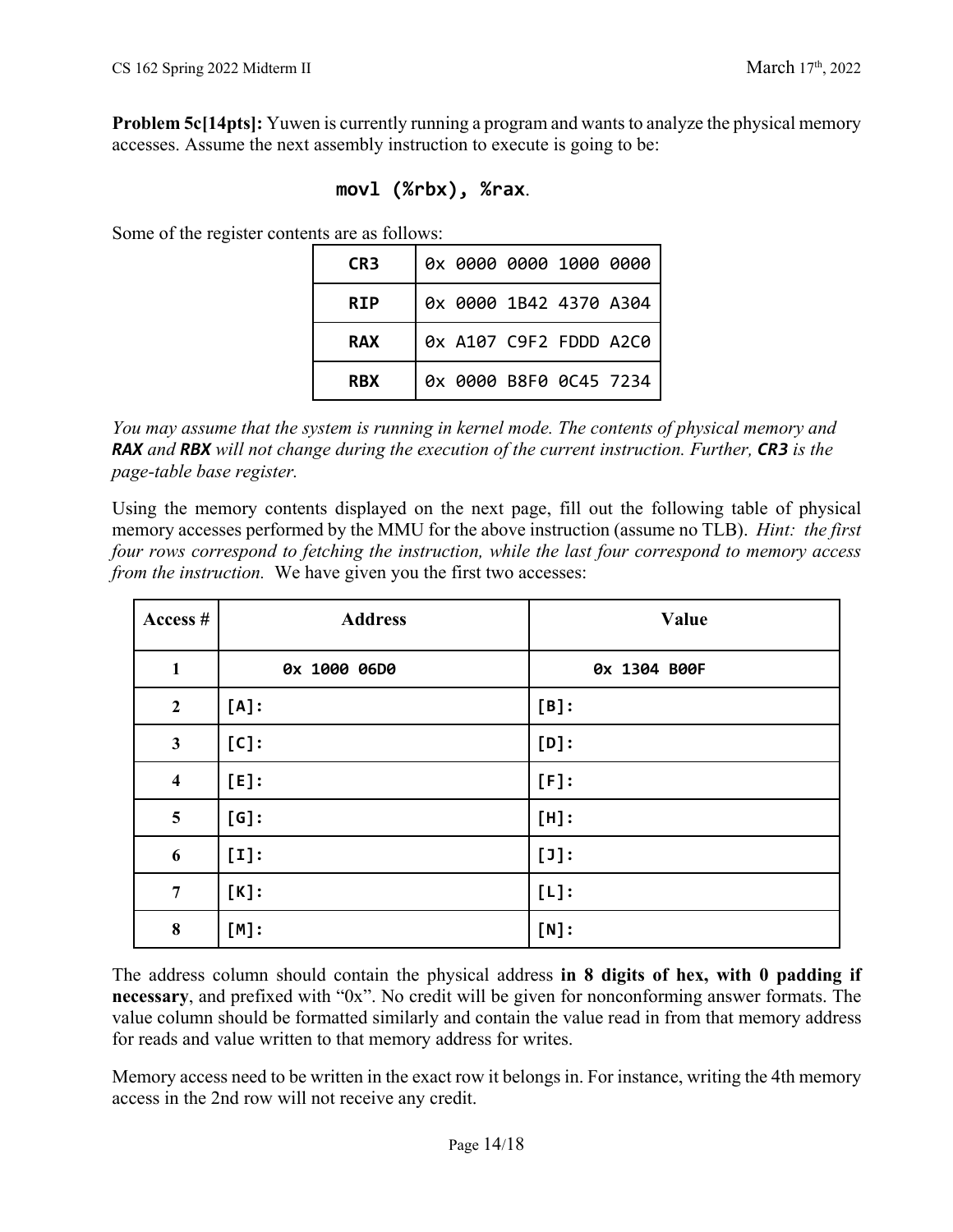|  |  |  | [ CONTENTS OF MEMORY IN BIG-ENDIAN ORDER ] |  |
|--|--|--|--------------------------------------------|--|
|--|--|--|--------------------------------------------|--|

|                                                                   | $+ 0x0$      | + 0x4                       | + 0x8        | $+ 0xC$                     |  |  |
|-------------------------------------------------------------------|--------------|-----------------------------|--------------|-----------------------------|--|--|
| 0x 1000 0000                                                      |              | 0x 1D64 D34E   0x BB6E 7D7B |              | 0x 5E97 4DF2   0x 995A 665E |  |  |
| 0x 1000 0010                                                      | 0x 29B4 8FE6 | 0x E296 F5F7                | 0x 2BE5 135A | 0x 0E66 14C3                |  |  |
| $\bullet\hspace{0.1cm}\bullet\hspace{0.1cm}\bullet\hspace{0.1cm}$ |              |                             |              |                             |  |  |
| 0x 1000 2E20                                                      | 0x D097 46CB | 0x 2248 775D                | 0x B7F9 4FF5 | 0x 7381 E345                |  |  |
| 0x 1000 2E30                                                      | 0x C611 A9E7 | 0x E267 C733                | 0x 7F44 9FE9 | 0x 1331 D007                |  |  |
| $\bullet\hspace{0.1cm}\bullet\hspace{0.1cm}\bullet\hspace{0.1cm}$ |              |                             |              |                             |  |  |
| 0x 1000 06C0                                                      | 0x 6955 3648 | 0x 9097 03F4                | 0x 0DD0 559B | 0x B449 EC76                |  |  |
| 0x 1000 06D0                                                      | 0x 1304 B00F | 0x 2CA5 07A0                | 0x 1F47 06D1 | 0x 047C 606B                |  |  |
| $\cdots$                                                          |              |                             |              |                             |  |  |
| 0x 1304 B900                                                      | 0x 8F64 496B | 0x 6401 E365                | 0x 51D0 A006 | 0x 18B7 600F                |  |  |
| 0x 1304 B910                                                      |              | 0x 2CB6 CE8D   0x 7F5D A0A8 | 0x E30A C1F6 | 0x A720 5900                |  |  |
| $\bullet\hspace{0.1cm}\bullet\hspace{0.1cm}\bullet\hspace{0.1cm}$ |              |                             |              |                             |  |  |
| 0x 1331 D020                                                      |              | 0x F190 3367   0x BA83 B42B |              | 0x 45CB E334   0x 7CBF 4D0C |  |  |
| 0x 1331 D030                                                      |              | 0x 1912 307F   0x D283 3085 |              | 0x 30D3 1755   0x 9FDC 644E |  |  |
| $\cdots$                                                          |              |                             |              |                             |  |  |
| 0x 18B7 7C20                                                      | 0x 8667 76D5 | 0x 0EC4 EA9E                | 0x 2810 50FF | 0x 9887 B2DB                |  |  |
| 0x 18B7 7C30                                                      | 0x 774D 35E8 | 0x 528E C666                | 0x 1467 70DE | 0x 50D1 0AC8                |  |  |
| $\cdots$                                                          |              |                             |              |                             |  |  |
| 0x 1912 4140                                                      | 0x C76F 9A9C | 0x A9CD 6A7A                | 0x 0FCD F392 | 0x 766B 7380                |  |  |
| 0x 1912 4150                                                      | 0x 87C3 D9B6 | 0x 5BC9 A256                | 0x 244D D109 | 0x A516 8007                |  |  |
| $\bullet\hspace{0.1cm}\bullet\hspace{0.1cm}\bullet\hspace{0.1cm}$ |              |                             |              |                             |  |  |
| 0x 2810 5300                                                      | 0x 668C ED35 | 0x 0067 8B03                | 0x 58B0 8C20 | 0x BB06 7B72                |  |  |
| 0x 2810 5310                                                      | 0x A668 1BE3 | 0x C27E 2836                | 0x C8B7 7BAA | 0x ED25 5D4D                |  |  |
| $\cdots$                                                          |              |                             |              |                             |  |  |
| 0x A516 8220                                                      | 0x 29F4 5DFD | 0x 3169 45F2                | 0x 9E97 EDC1 | 0x A2A5 4A25                |  |  |
| 0x A516 8230                                                      | 0x DC9A D3D9 | 0x FEA1 447E                | 0x 5A84 2347 | 0x AE5A EDCC                |  |  |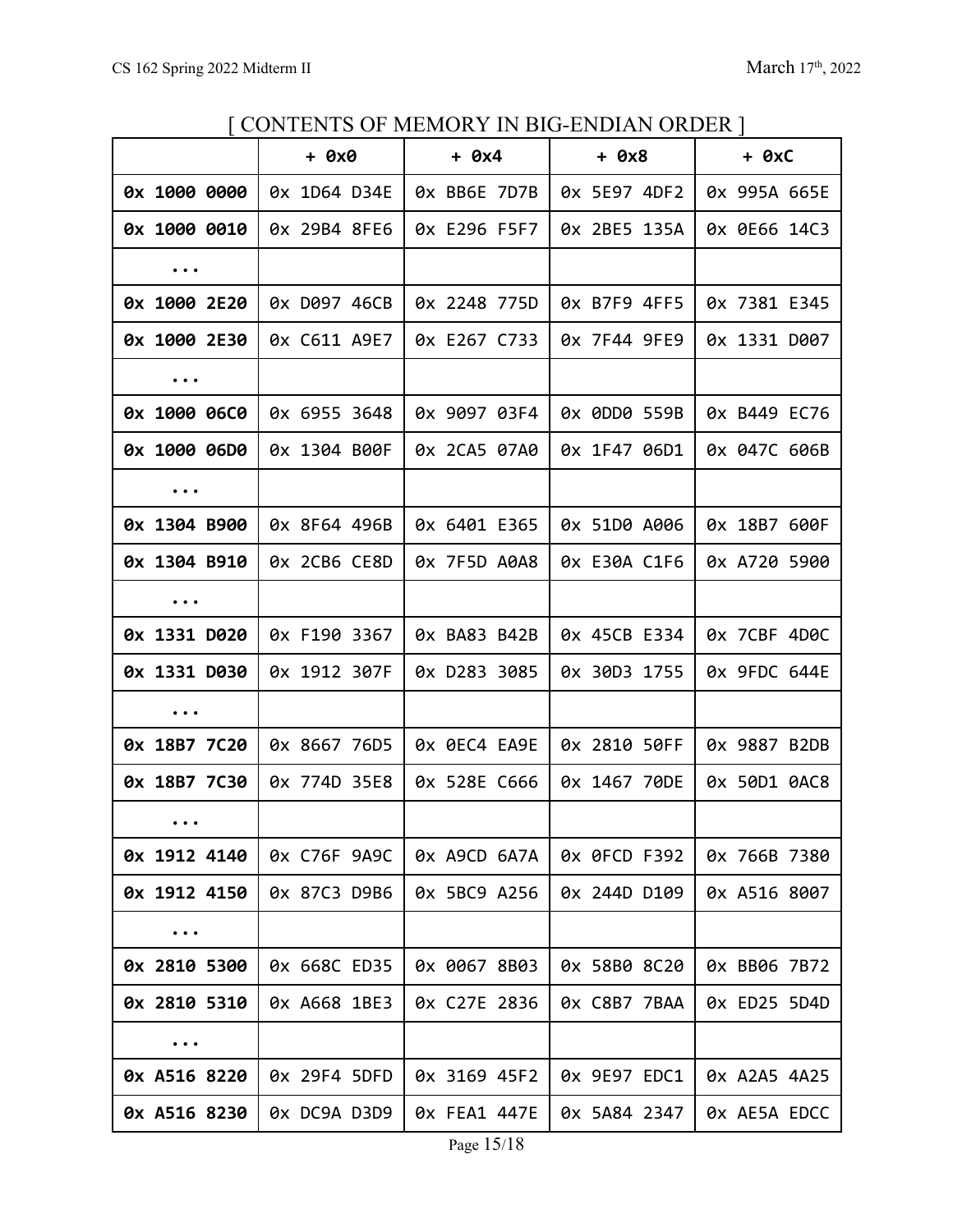# [This Page Intentionally Left Blank]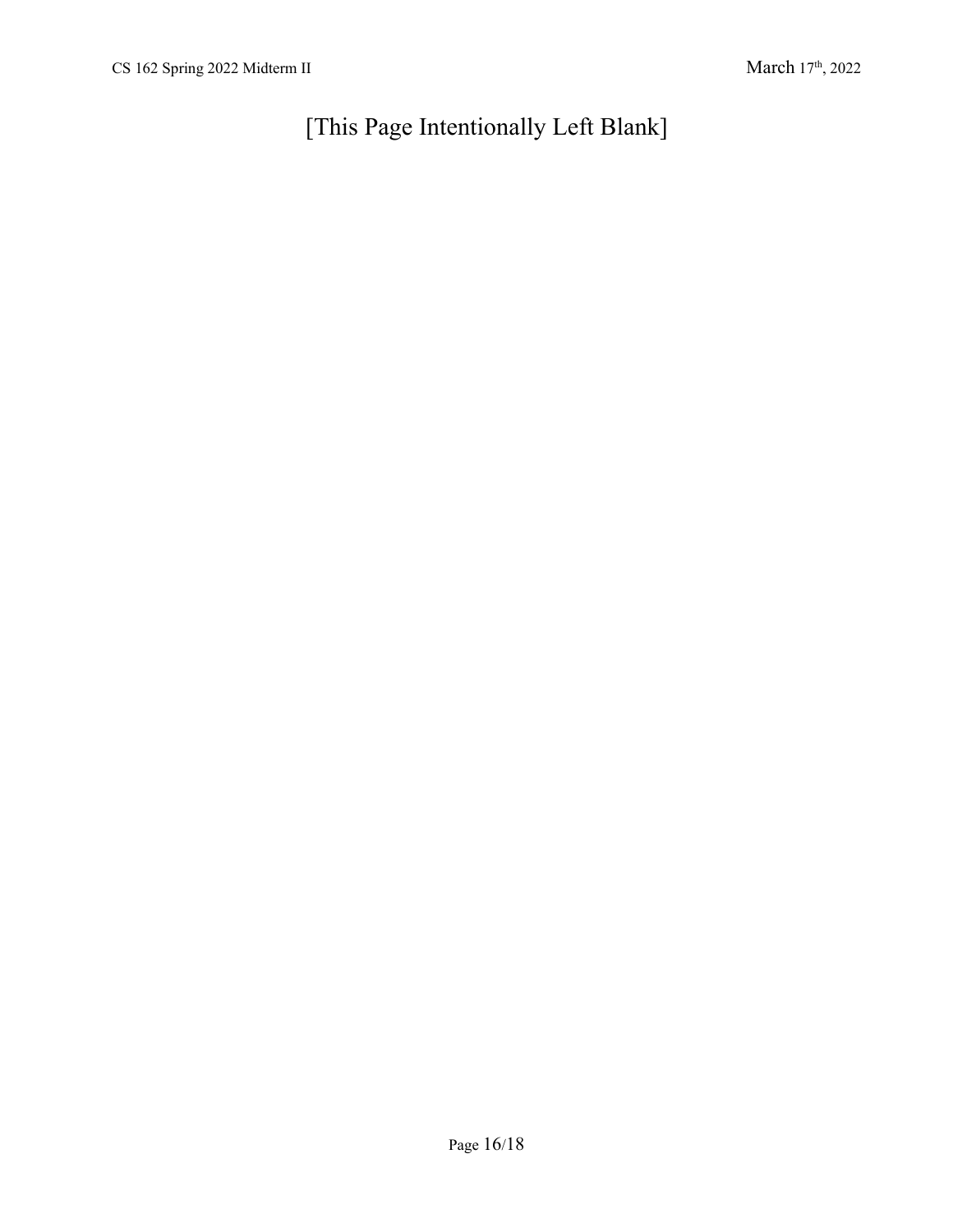[Scratch Page: Do not put answers here!]